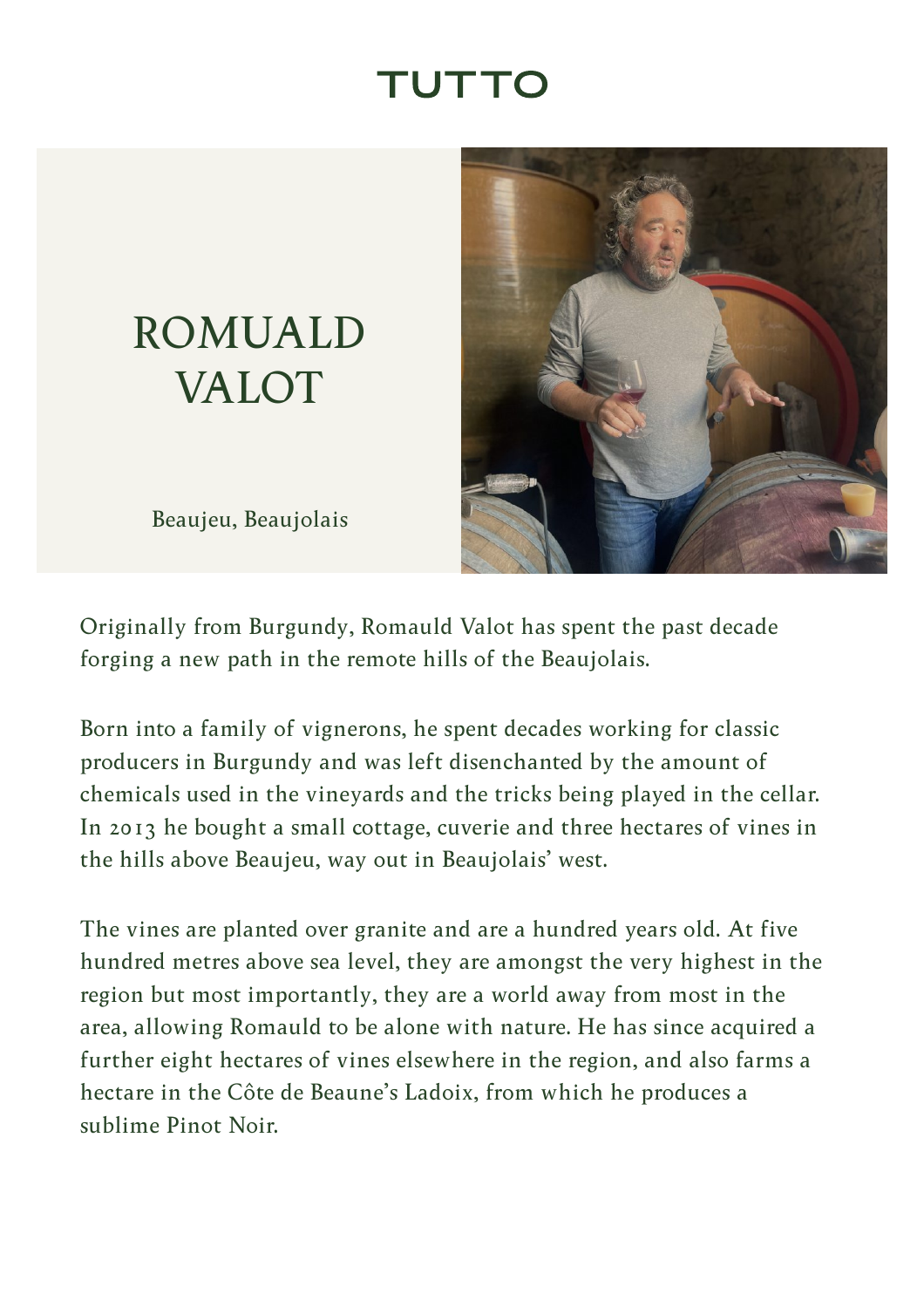Romuald practices his own extreme take on organic agriculture. Refusing to spray even copper and sulphur on the vines, he experiments without ploughing or pruning in some parcels. In the event he does treat the vines, he does so with his own infusions of wild plants, which he gathers and mixes with spring water, whey and clay.

Romuald's winemaking is comparatively simple. He picks early in the morning, fills each cuve with whole bunches and fastens the cap. After a fortnight of infusion the grapes are pressed slowly over several hours and the wine is moved to old barrels for a year of élevage.

Whilst his approach to farming might be radical, the wines are anything but. Vibrant, fragrant and nuanced, they are an exercise in purity and thrillingly unique.